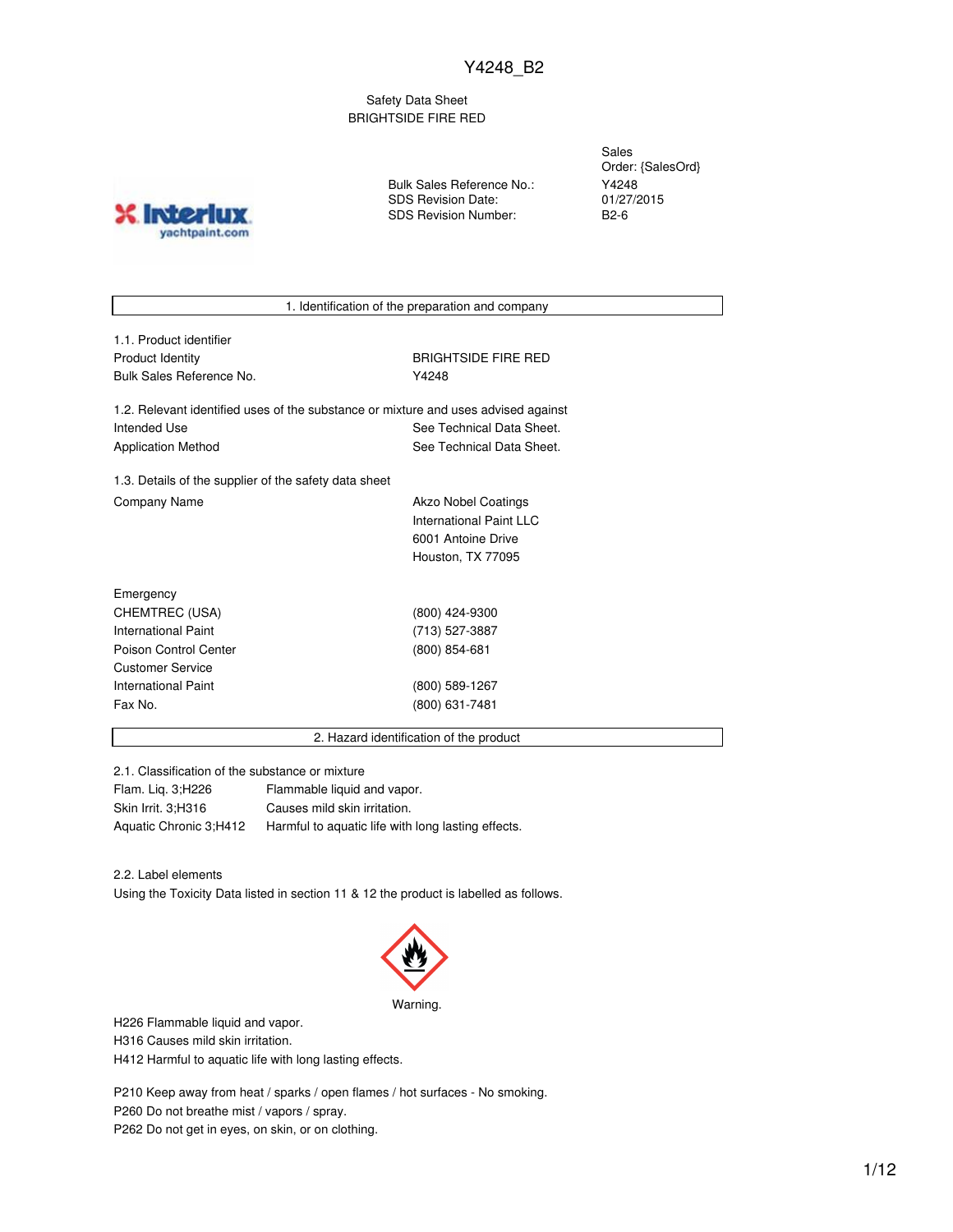P273 Avoid release to the environment.

P280 Wear protective gloves / eye protection / face protection.

P301+310 IF SWALLOWED: Immediately call a POISON CENTER or doctor/physician.

P303+361+353 IF ON SKIN (or hair): Remove/Take off immediately all contaminated clothing. Rinse skin with water/shower.

P331 Do NOT induce vomiting.

P332+313 If skin irritation occurs: Get medical advice/attention.

P370 In case of fire: Use water spray, fog, or regular foam..

P403+233 Store in a well ventilated place. Keep container tightly closed.

P501 Dispose of contents / container in accordance with local / national regulations.

| <b>HMIS Rating</b> | Health: 2* | Flammability: 2 | Reactivity: 0 |
|--------------------|------------|-----------------|---------------|
|--------------------|------------|-----------------|---------------|

| omposition/information on ingredients |
|---------------------------------------|
|                                       |

This product contains the following substances that present a hazard within the meaning of the relevant State and Federal Hazardous Substances regulations.

| Ingredient/Chemical<br><b>Designations</b>                                         |              | Weight % GHS Classification                                                                                                                    | <b>Notes</b>      |
|------------------------------------------------------------------------------------|--------------|------------------------------------------------------------------------------------------------------------------------------------------------|-------------------|
| Solvent naphtha (petroleum),<br>medium aliphatic<br>CAS Number:<br>0064742-88-7    | $25 - 50$    | Asp. Tox. 1; H304                                                                                                                              | $[1]$             |
| Naphtha (petroleum), heavy<br>straight-run<br><b>CAS Number:</b><br>0064741-41-9   | $1.0 - 10$   | Asp. Tox. 1:H304                                                                                                                               | [1]               |
| C.I. Pigment red 3<br>CAS Number:<br>0002425-85-6                                  | $1.0 - 10$   |                                                                                                                                                | $[1]$             |
| Stoddard solvent<br><b>CAS Number:</b><br>0008052-41-3                             | $1.0 - 10$   | Asp. Tox. 1; H304                                                                                                                              | [1][2]            |
| Petroleum distillates,<br>hydrotreated light<br><b>CAS Number:</b><br>0064742-47-8 | $1.0 - 10$   | Asp. Tox. 1; H304                                                                                                                              | $[1]$             |
| Naphtha (petroleum), heavy<br>aromatic<br><b>CAS Number:</b><br>0064742-94-5       | $1.0 - 10$   | Asp. Tox. 1:H304                                                                                                                               | $\lceil 1 \rceil$ |
| SATURATED HYDROCARBON<br><b>CAS Number:</b><br><b>TS-KS6505</b>                    | $1.0 - 10$   | ----                                                                                                                                           | $[1]$             |
| Xylenes (o-, m-, p- isomers)<br><b>CAS Number:</b><br>0001330-20-7                 | $1.0 - 10$   | Flam. Lig. 3;H226<br>Acute Tox. 4: H332<br>Acute Tox. 4:H312<br>Skin Irrit. 2:H315<br>Eye Irrit. 2;H319<br>STOT SE 3;H335<br>Asp. Tox. 1; H304 | $[1][2]$          |
| Kerosene<br>CAS Number:<br>0008008-20-6                                            | $1.0 - 10$   | Asp. Tox. 1; H304                                                                                                                              | $[1][2]$          |
| Naphthalene<br>CAS Number:<br>0000091-20-3                                         | $0.10 - 1.0$ | Carc. 2:H351<br>Acute Tox. 4:H302<br><b>Aquatic Acute</b><br>1:H400<br><b>Aquatic Chronic</b><br>1;H410                                        | $[1][2]$          |
| Methyl ethyl ketoxime<br>CAS Number:<br>0000096-29-7                               | $0.10 - 1.0$ | Carc. 2:H351<br>Acute Tox. 4:H312<br>Eye Dam. 1;H318<br>Skin Sens. 1;H317                                                                      | [1]               |
| Diethylene glycol monomethyl<br>ether<br><b>CAS Number:</b><br>0000111-77-3        | $0.10 - 1.0$ | Repr. 2; H361d*                                                                                                                                | $[1]$             |

[1] Substance classified with a health or environmental hazard.

[2] Substance with a workplace exposure limit.

[3] PBT-substance or vPvB-substance.

\*The full texts of the phrases are shown in Section 16.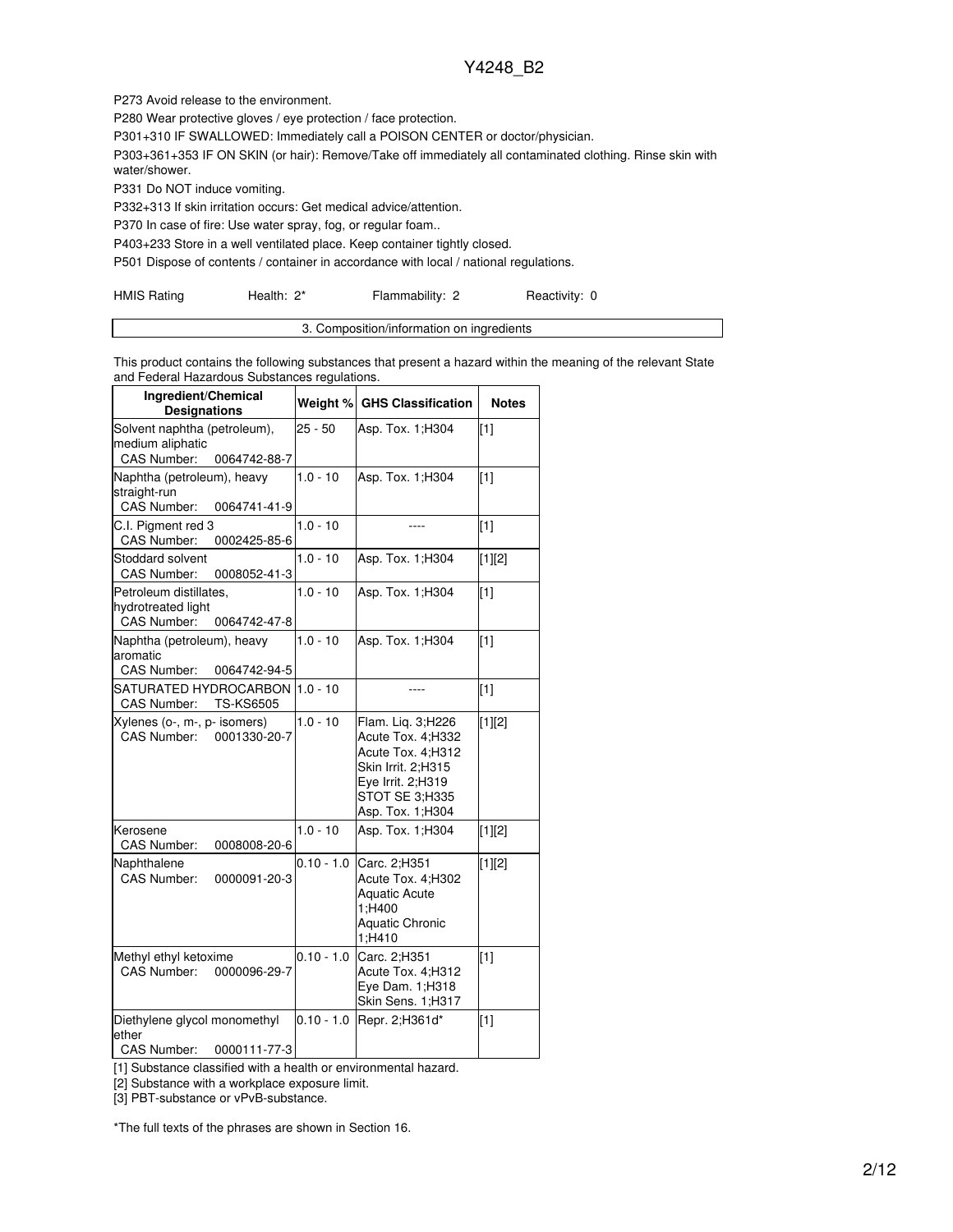|                                        | 4. First aid measures                                                                                                                                                                                                                                                                                 |  |  |  |  |
|----------------------------------------|-------------------------------------------------------------------------------------------------------------------------------------------------------------------------------------------------------------------------------------------------------------------------------------------------------|--|--|--|--|
| 4.1. Description of first aid measures |                                                                                                                                                                                                                                                                                                       |  |  |  |  |
| General                                | Remove contaminated clothing and shoes. Get medical attention immediately. Wash<br>clothing before reuse. Thoroughly clean or destroy contaminated shoes.                                                                                                                                             |  |  |  |  |
| Inhalation                             | If inhaled, remove to fresh air. If not breathing, give artificial respiration. If breathing is<br>difficult, give oxygen. Get medical attention immediately.                                                                                                                                         |  |  |  |  |
| Eyes                                   | In case of contact, immediately flush eyes with plenty of water for at least 15 minutes.<br>Get medical attention immediately.                                                                                                                                                                        |  |  |  |  |
| Skin                                   | In case of contact, immediately flush skin with soap and plenty of water. Get medical<br>attention immediately.                                                                                                                                                                                       |  |  |  |  |
| Ingestion                              | If swallowed, immediately contact Poison Control Center at 1-800-854-6813. DO NOT<br>induce vomiting unless instructed to do so by medical personnel. Never give anything<br>by mouth to an unconscious person.                                                                                       |  |  |  |  |
|                                        | 4.2. Most important symptoms and effects, both acute and delayed                                                                                                                                                                                                                                      |  |  |  |  |
| Overview                               | NOTICE: Reports have associated repeated and prolonged occupational<br>overexposure to solvents with permanent brain and nervous system damage.<br>Intentional misuse by deliberately concentrating and inhaling the contents may be<br>harmful or fatal. Avoid contact with eyes, skin and clothing. |  |  |  |  |
| Inhalation                             | Harmful if inhaled. Causes nose and throat irritation. Vapors may affect the brain or<br>nervous system causing dizziness, headache or nausea.                                                                                                                                                        |  |  |  |  |
| Eyes                                   | Causes severe eve irritation. Avoid contact with eyes.                                                                                                                                                                                                                                                |  |  |  |  |
| Skin                                   | Causes skin irritation. May be harmful if absorbed through the skin.                                                                                                                                                                                                                                  |  |  |  |  |
| Ingestion                              | Harmful if swallowed. May cause abdominal pain, nausea, vomiting, diarrhea, or<br>drowsiness.                                                                                                                                                                                                         |  |  |  |  |
| Chronic effects                        | Possible cancer hazard. Contains an ingredient which may cause cancer based on<br>animal data (See Section 2 and Section 15 for each ingredient). Risk of cancer<br>depends on duration and level of exposure.                                                                                        |  |  |  |  |

5. Fire-fighting measures

#### 5.1. Extinguishing media

CAUTION: This product has a very low flashpoint. Use of water spray when fighting fire may be inefficient. SMALL FIRES: Use dry chemical, CO2, water spray or alcohol-resistant foam. LARGE FIRES: Use water spray, fog, or alcohol-resistant foam. Do not use straight streams. Move containers from fire area if you can do so without risk. Runoff from fire control may cause pollution. Dike fire control water for later disposal. Do not scatter the material.

5.2. Special hazards arising from the substance or mixture

May produce hazardous fumes when heated to decomposition as in welding. Fumes may produce Carbon Dioxide and Carbon Monoxide.

5.3. Advice for fire-fighters

Cool closed containers exposed to fire by spraying them with water. Do not allow run off water and contaminants from fire fighting to enter drains or water courses. ERG Guide No.

6. Accidental release measures

6.1. Personal precautions, protective equipment and emergency procedures

ELIMINATE ALL IGNITION SOURCES (no smoking, flares, sparks or flames in immediate area). Use only non-sparking equipment to handle spilled material and absorbent. Do not touch or walk through spilled material. Stop leak if you can do so without risk. Prevent entry into waterways, sewers, basements or confined areas. A vapor suppressing foam may be used to reduce vapors. Absorb or cover with dry earth, sand, or other non-combustible material and transfer to containers. Use non-sparking tools to collect absorbed material.

6.2. Environmental precautions

Do not allow spills to enter drains or watercourses.

6.3. Methods and material for containment and cleaning up

CALL CHEMTREC at (800)-424-9300 for emergency response. Isolate spill or leak area immediately for at least 25 to 50 meters (80 to 160 feet) in all directions. Keep unauthorized personnel away. Stay upwind. Keep out of low areas. Ventilate closed spaces before entering. LARGE SPILLS: Consider initial downwind evacuation for at least 300 meters (1000 feet).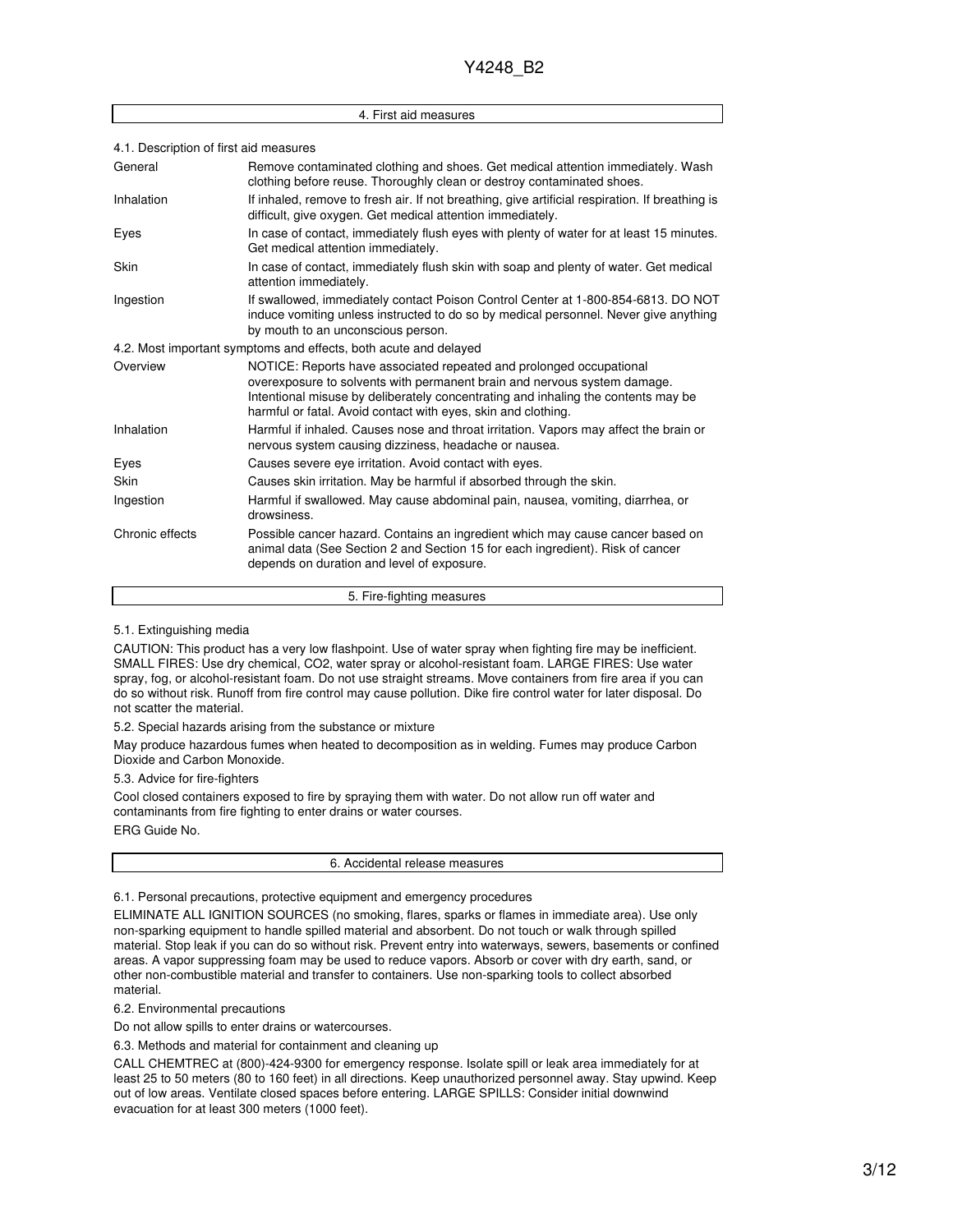### 7. Handling and storage

7.1. Precautions for safe handling Handling Vapors may cause flash fire or ignite explosively.

In Storage Keep away from heat, sparks and flame.

7.2. Conditions for safe storage, including any incompatibilities Store between 40-100F (4-38C).

Avoid contact with eyes, skin and clothing.

Strong oxidizing agents.

Do not smoke. Extinguish all flames and pilot lights, and turn off stoves, heaters, electric motors and other sources of ignition during use and until all vapors are gone.

7.3. Specific end use(s)

Close container after each use.

Wash thoroughly after handling.

Prevent build-up of vapors by opening all windows and doors to achieve cross-ventilation.

### 8. Exposure controls and personal protection

|                          |                                           | Exposure      |                                                                                                |
|--------------------------|-------------------------------------------|---------------|------------------------------------------------------------------------------------------------|
| CAS No.                  | Ingredient                                | <b>Source</b> | Value                                                                                          |
| 0000091-20-3 Naphthalene |                                           | OSHA          | 10 ppm TWA; 50 mg/m3 TWA15 ppm STEL; 75<br>mg/m3 STEL                                          |
|                          |                                           | <b>ACGIH</b>  | 10 ppm TWA15 ppm STEL                                                                          |
|                          |                                           | <b>NIOSH</b>  | 10 ppm TWA; 50 mg/m3 TWA15 ppm STEL; 75<br>mg/m3 STEL250 ppm IDLH                              |
|                          |                                           | Supplier      |                                                                                                |
|                          |                                           | OHSA.<br>CAN  | 10 ppm TWA15 ppm STEL                                                                          |
|                          |                                           | Mexico        | 10 ppm TWA LMPE-PPT; 50 mg/m3 TWA<br>LMPE-PPT15 ppm STEL [LMPE-CT]; 75 mg/m3<br>STEL [LMPE-CT] |
|                          |                                           | <b>Brazil</b> |                                                                                                |
|                          | 0000096-29-7 Methyl ethyl ketoxime        | OSHA          |                                                                                                |
|                          |                                           | <b>ACGIH</b>  |                                                                                                |
|                          |                                           | <b>NIOSH</b>  |                                                                                                |
|                          |                                           | Supplier      |                                                                                                |
|                          |                                           | OHSA,<br>CAN  |                                                                                                |
|                          |                                           | Mexico        |                                                                                                |
|                          |                                           | <b>Brazil</b> |                                                                                                |
|                          | 0000111-77-3 Diethylene glycol monomethyl | <b>OSHA</b>   |                                                                                                |
|                          | ether                                     | <b>ACGIH</b>  |                                                                                                |
|                          |                                           | <b>NIOSH</b>  |                                                                                                |
|                          |                                           | Supplier      |                                                                                                |
|                          |                                           | OHSA,<br>CAN  |                                                                                                |
|                          |                                           | Mexico        |                                                                                                |
|                          |                                           | <b>Brazil</b> |                                                                                                |
|                          | 0001330-20-7 Xylenes (o-, m-, p- isomers) | <b>OSHA</b>   | 100 ppm TWA; 435 mg/m3 TWA150 ppm STEL;<br>655 mg/m3 STEL                                      |
|                          |                                           | <b>ACGIH</b>  | 100 ppm TWA150 ppm STEL                                                                        |
|                          |                                           | <b>NIOSH</b>  |                                                                                                |
|                          |                                           |               |                                                                                                |

#### 8.1. Control parameters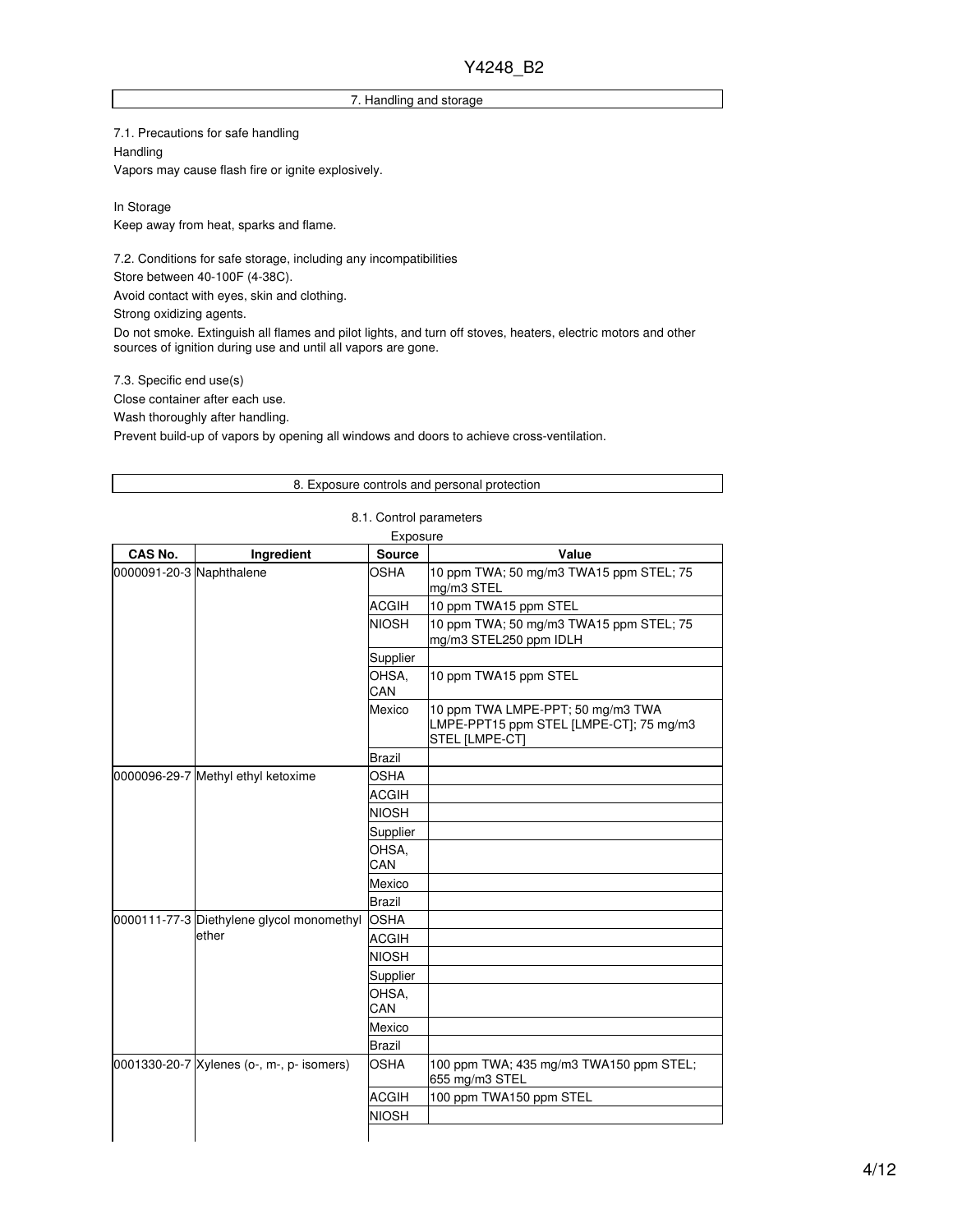Y4248\_B2

|                       |                                           | Supplier      |                                                                                                     |
|-----------------------|-------------------------------------------|---------------|-----------------------------------------------------------------------------------------------------|
|                       |                                           | OHSA,<br>CAN  | 100 ppm TWA150 ppm STEL                                                                             |
|                       |                                           | Mexico        | 100 ppm TWA LMPE-PPT; 435 mg/m3 TWA<br>LMPE-PPT150 ppm STEL [LMPE-CT]; 655 mg/m3<br>STEL [LMPE-CT]  |
|                       |                                           | Brazil        | 78 ppm TWA LT; 340 mg/m3 TWA LT                                                                     |
|                       | 0002425-85-6 C.I. Pigment red 3           | OSHA          |                                                                                                     |
|                       |                                           | <b>ACGIH</b>  |                                                                                                     |
|                       |                                           | <b>NIOSH</b>  |                                                                                                     |
|                       |                                           | Supplier      |                                                                                                     |
|                       |                                           | OHSA,         |                                                                                                     |
|                       |                                           | CAN           |                                                                                                     |
|                       |                                           | Mexico        |                                                                                                     |
|                       |                                           | Brazil        |                                                                                                     |
| 0008008-20-6 Kerosene |                                           | <b>OSHA</b>   |                                                                                                     |
|                       |                                           | ACGIH         | 200 mg/m3 TWA (application restricted to conditions<br>in which there are negligible aerosol expos  |
|                       |                                           | <b>NIOSH</b>  | 100 mg/m3 TWA                                                                                       |
|                       |                                           | Supplier      |                                                                                                     |
|                       |                                           | OHSA,         | 200 mg/m3 TWA (restricted to conditions where                                                       |
|                       |                                           | CAN           | there is negligible aerosol exposure, as total hy                                                   |
|                       |                                           | Mexico        |                                                                                                     |
|                       |                                           | Brazil        |                                                                                                     |
|                       | 0008052-41-3 Stoddard solvent             | OSHA          | 500 ppm TWA; 2900 mg/m3 TWA                                                                         |
|                       |                                           | ACGIH         | 100 ppm TWA                                                                                         |
|                       |                                           | <b>NIOSH</b>  | 350 mg/m3 TWA1800 mg/m3 Ceiling (15 min)20000<br>mg/m3 IDLH                                         |
|                       |                                           | Supplier      |                                                                                                     |
|                       |                                           | OHSA,<br>CAN  | 525 mg/m3 TWA (140C Flash aliphatic solvent)                                                        |
|                       |                                           | Mexico        | 100 ppm TWA LMPE-PPT; 523 mg/m3 TWA<br>LMPE-PPT200 ppm STEL [LMPE-CT]; 1050 mg/m3<br>STEL [LMPE-CT] |
|                       |                                           | <b>Brazil</b> |                                                                                                     |
|                       | 0064741-41-9 Naphtha (petroleum), heavy   | OSHA          |                                                                                                     |
|                       | straight-run                              | <b>ACGIH</b>  |                                                                                                     |
|                       |                                           | <b>NIOSH</b>  |                                                                                                     |
|                       |                                           | Supplier      |                                                                                                     |
|                       |                                           | OHSA,         |                                                                                                     |
|                       |                                           | CAN           |                                                                                                     |
|                       |                                           | Mexico        |                                                                                                     |
|                       |                                           | Brazil        |                                                                                                     |
|                       | 0064742-47-8 Petroleum distillates,       | <b>OSHA</b>   |                                                                                                     |
|                       | hydrotreated light                        | <b>ACGIH</b>  |                                                                                                     |
|                       |                                           | <b>NIOSH</b>  |                                                                                                     |
|                       |                                           | Supplier      |                                                                                                     |
|                       |                                           | OHSA,         |                                                                                                     |
|                       |                                           | CAN           |                                                                                                     |
|                       |                                           | Mexico        |                                                                                                     |
|                       |                                           | <b>Brazil</b> |                                                                                                     |
|                       | 0064742-88-7 Solvent naphtha (petroleum), | <b>OSHA</b>   |                                                                                                     |
|                       | medium aliphatic                          | <b>ACGIH</b>  |                                                                                                     |
|                       |                                           | <b>NIOSH</b>  |                                                                                                     |
|                       |                                           | Supplier      |                                                                                                     |
|                       |                                           | OHSA,         |                                                                                                     |
|                       |                                           | CAN           |                                                                                                     |
|                       |                                           | Mexico        |                                                                                                     |
|                       |                                           | <b>Brazil</b> |                                                                                                     |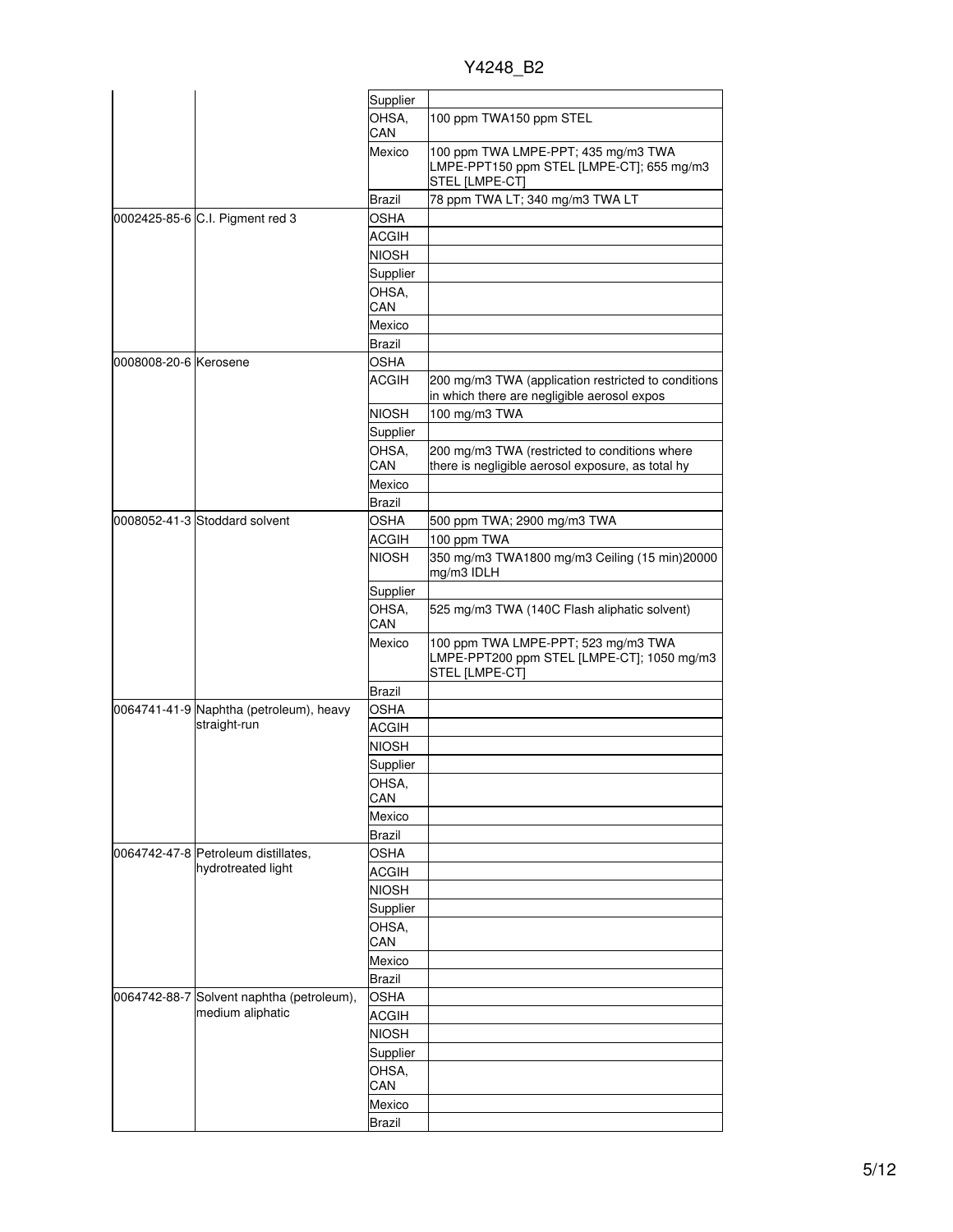|                  | 0064742-94-5 Naphtha (petroleum), heavy<br>aromatic | <b>OSHA</b>         |  |
|------------------|-----------------------------------------------------|---------------------|--|
|                  |                                                     | <b>ACGIH</b>        |  |
|                  |                                                     | <b>NIOSH</b>        |  |
|                  |                                                     | Supplier            |  |
|                  |                                                     | OHSA.<br><b>CAN</b> |  |
|                  |                                                     | Mexico              |  |
|                  |                                                     | <b>Brazil</b>       |  |
| <b>TS-KS6505</b> | <b>SATURATED</b><br><b>HYDROCARBON</b>              | <b>OSHA</b>         |  |
|                  |                                                     | <b>ACGIH</b>        |  |
|                  |                                                     | <b>NIOSH</b>        |  |
|                  |                                                     | Supplier            |  |
|                  |                                                     | OHSA,<br>CAN        |  |
|                  |                                                     | Mexico              |  |
|                  |                                                     | <b>Brazil</b>       |  |

### Health Data

| CAS No.                  | Ingredient                                                    | <b>Source</b> | Value                                    |
|--------------------------|---------------------------------------------------------------|---------------|------------------------------------------|
| 0000091-20-3 Naphthalene |                                                               | <b>NIOSH</b>  | Hemolysis and eye irritation that causes |
|                          |                                                               |               | cataracts                                |
|                          | 0000096-29-7 Methyl ethyl ketoxime                            | <b>NIOSH</b>  |                                          |
|                          | 0000111-77-3 Diethylene glycol monomethyl ether               | <b>NIOSH</b>  |                                          |
|                          | 0001330-20-7 Xylenes (o-, m-, p- isomers)                     | NIOSH         | Central nervous system depressant;       |
|                          |                                                               |               | respiratory and eye irritation           |
|                          | 0002425-85-6 C.I. Pigment red 3                               | <b>NIOSH</b>  |                                          |
| 0008008-20-6 Kerosene    |                                                               | <b>NIOSH</b>  | Eye nose                                 |
|                          | 0008052-41-3 Stoddard solvent                                 | <b>NIOSH</b>  | Eye nose                                 |
|                          | 0064741-41-9 Naphtha (petroleum), heavy straight-run          | <b>NIOSH</b>  |                                          |
|                          | 0064742-47-8 Petroleum distillates, hydrotreated light        | <b>NIOSH</b>  |                                          |
|                          | 0064742-88-7 Solvent naphtha (petroleum), medium<br>aliphatic | <b>NIOSH</b>  |                                          |
|                          | 0064742-94-5 Naphtha (petroleum), heavy aromatic              | <b>NIOSH</b>  |                                          |
| <b>TS-KS6505</b>         | <b>ISATURATED HYDROCARBON</b>                                 | NIOSH         |                                          |

## Carcinogen Data

| CAS No.                  | Ingredient                                                   | <b>Source</b> | Value                                                                  |  |
|--------------------------|--------------------------------------------------------------|---------------|------------------------------------------------------------------------|--|
| 0000091-20-3 Naphthalene |                                                              | OSHA          | Select Carcinogen: Yes                                                 |  |
|                          |                                                              | <b>NTP</b>    | Known: No; Suspected: Yes                                              |  |
|                          |                                                              | <b>IARC</b>   | Group 1: No; Group 2a: No; Group 2b: Yes; Group 3: No;<br>Group 4: No; |  |
|                          | 0000096-29-7 Methyl ethyl ketoxime                           | OSHA          | Select Carcinogen: No                                                  |  |
|                          |                                                              | <b>NTP</b>    | Known: No; Suspected: No                                               |  |
|                          |                                                              | <b>IARC</b>   | Group 1: No; Group 2a: No; Group 2b: No; Group 3: No;<br>Group 4: No;  |  |
|                          | 0000111-77-3 Diethylene glycol<br>monomethyl ether           | OSHA          | Select Carcinogen: No                                                  |  |
|                          |                                                              | <b>NTP</b>    | Known: No; Suspected: No                                               |  |
|                          |                                                              | <b>IARC</b>   | Group 1: No; Group 2a: No; Group 2b: No; Group 3: No;<br>Group 4: No;  |  |
|                          | 0001330-20-7 Xylenes (o-, m-, p-<br>isomers)                 | OSHA          | Select Carcinogen: No                                                  |  |
|                          |                                                              | <b>NTP</b>    | Known: No; Suspected: No                                               |  |
|                          |                                                              | <b>IARC</b>   | Group 1: No; Group 2a: No; Group 2b: No; Group 3: Yes;<br>Group 4: No; |  |
|                          | 0002425-85-6 C.I. Pigment red 3<br><b>NTP</b><br><b>IARC</b> | OSHA          | Select Carcinogen: No                                                  |  |
|                          |                                                              |               | Known: No; Suspected: No                                               |  |
|                          |                                                              |               | Group 1: No; Group 2a: No; Group 2b: No; Group 3: Yes;<br>Group 4: No; |  |
| 0008008-20-6 Kerosene    |                                                              | OSHA          | Select Carcinogen: No                                                  |  |
|                          |                                                              | <b>NTP</b>    | Known: No; Suspected: No                                               |  |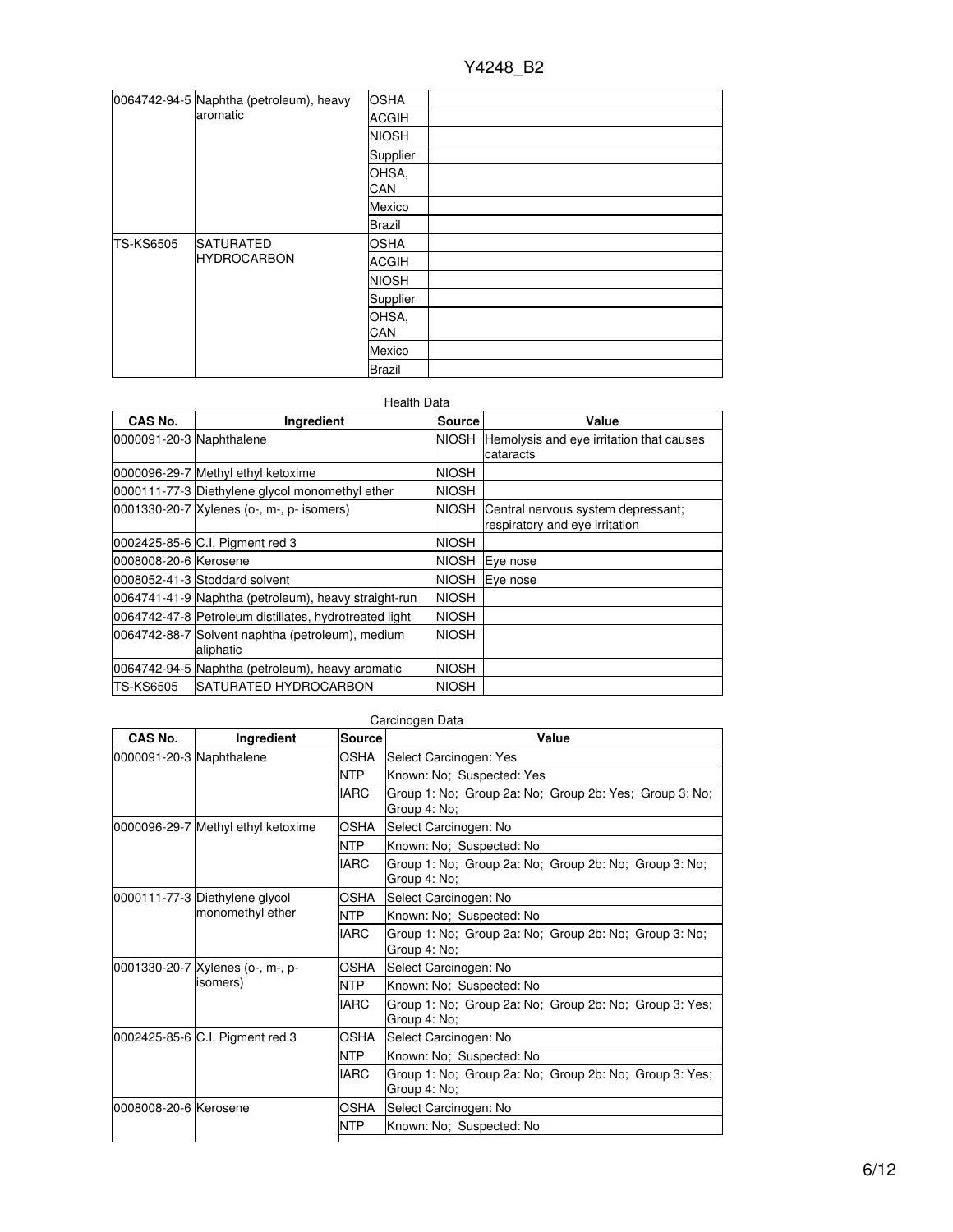|                  |                                                                  | <b>IARC</b> | Group 1: No: Group 2a: No: Group 2b: No: Group 3: No:<br>Group 4: No: |  |  |
|------------------|------------------------------------------------------------------|-------------|-----------------------------------------------------------------------|--|--|
|                  | 0008052-41-3 Stoddard solvent                                    | <b>OSHA</b> | Select Carcinogen: No                                                 |  |  |
|                  |                                                                  | <b>NTP</b>  | Known: No; Suspected: No                                              |  |  |
|                  |                                                                  | <b>IARC</b> | Group 1: No; Group 2a: No; Group 2b: No; Group 3: No;<br>Group 4: No: |  |  |
|                  | 0064741-41-9 Naphtha (petroleum),                                | OSHA        | Select Carcinogen: No                                                 |  |  |
|                  | heavy straight-run                                               | <b>NTP</b>  | Known: No; Suspected: No                                              |  |  |
|                  |                                                                  | <b>IARC</b> | Group 1: No; Group 2a: No; Group 2b: No; Group 3: No;<br>Group 4: No; |  |  |
|                  | l0064742-47-8 Petroleum distillates.<br>hydrotreated light       | OSHA        | Select Carcinogen: No                                                 |  |  |
|                  |                                                                  | <b>NTP</b>  | Known: No; Suspected: No                                              |  |  |
|                  |                                                                  | <b>IARC</b> | Group 1: No; Group 2a: No; Group 2b: No; Group 3: No;<br>Group 4: No; |  |  |
|                  | 0064742-88-7 Solvent naphtha<br>(petroleum), medium<br>aliphatic | OSHA        | Select Carcinogen: No                                                 |  |  |
|                  |                                                                  | NTP         | Known: No; Suspected: No                                              |  |  |
|                  |                                                                  | <b>IARC</b> | Group 1: No; Group 2a: No; Group 2b: No; Group 3: No;<br>Group 4: No; |  |  |
|                  | OSHA<br>0064742-94-5 Naphtha (petroleum),                        |             | Select Carcinogen: No                                                 |  |  |
|                  | heavy aromatic                                                   | <b>NTP</b>  | Known: No; Suspected: No                                              |  |  |
|                  |                                                                  | <b>IARC</b> | Group 1: No; Group 2a: No; Group 2b: No; Group 3: No;<br>Group 4: No: |  |  |
| <b>TS-KS6505</b> | <b>ISATURATED</b>                                                | <b>OSHA</b> | Select Carcinogen: No                                                 |  |  |
|                  | <b>IHYDROCARBON</b>                                              | <b>NTP</b>  | Known: No; Suspected: No                                              |  |  |
|                  |                                                                  | <b>IARC</b> | Group 1: No; Group 2a: No; Group 2b: No; Group 3: No;<br>Group 4: No: |  |  |

### 8.2. Exposure controls

| Respiratory                 | Select equipment to provide protection from the ingredients listed in Section 3 of this<br>document. Ensure fresh air entry during application and drying. If you experience eye<br>watering, headache or dizziness or if air monitoring demonstrates dust, vapor, or mist<br>levels are above applicable limits, wear an appropriate, properly fitted respirator<br>(NIOSH approved) during and after application. Follow respirator manufacturer's<br>directions for respirator use. FOR USERS OF 3M RESPIRATORY PROTECTION<br>ONLY: For information and assistance on 3M occupational health and safety<br>products, call OH&ESD Technical Service toll free in U.S.A. 1-800-243-4630, in<br>Canada call 1-800-267-4414. Please do not contact these numbers regarding other<br>manufacturer's respiratory protection products. 3M does not endorse the accuracy of<br>the information contained in this Material Safety Data Sheet. |
|-----------------------------|-----------------------------------------------------------------------------------------------------------------------------------------------------------------------------------------------------------------------------------------------------------------------------------------------------------------------------------------------------------------------------------------------------------------------------------------------------------------------------------------------------------------------------------------------------------------------------------------------------------------------------------------------------------------------------------------------------------------------------------------------------------------------------------------------------------------------------------------------------------------------------------------------------------------------------------------|
| Eyes                        | Avoid contact with eyes. Protective equipment should be selected to provide<br>protection from exposure to the chemicals listed in Section 3 of this document.<br>Depending on the site-specific conditions of use, safety glasses, chemical goggles,<br>and/or head and face protection may be required to prevent contact. The equipment<br>must be thoroughly cleaned, or discarded after each use.                                                                                                                                                                                                                                                                                                                                                                                                                                                                                                                                  |
| Skin                        | Protective equipment should be selected to provide protection from exposure to the<br>chemicals listed in Section 3 of this document. Depending on the site-specific<br>conditions of use, protective gloves, apron, boots, head and face protection may be<br>required to prevent contact. The equipment must be thoroughly cleaned, or discarded<br>after each use.                                                                                                                                                                                                                                                                                                                                                                                                                                                                                                                                                                   |
| <b>Engineering Controls</b> | Depending on the site-specific conditions of use, provide adequate ventilation.                                                                                                                                                                                                                                                                                                                                                                                                                                                                                                                                                                                                                                                                                                                                                                                                                                                         |
| <b>Other Work Practices</b> | Emergency eye wash fountains and safety showers should be available in the<br>immediate vicinity of any potential exposure. Use good personal hygiene practices.<br>Wash hands before eating, drinking, using toilet facilities, etc. Promptly remove soiled<br>clothing and wash clothing thoroughly before reuse. Shower after work using plenty of<br>soap and water.                                                                                                                                                                                                                                                                                                                                                                                                                                                                                                                                                                |

|                                         | 9. Physical and chemical properties |  |
|-----------------------------------------|-------------------------------------|--|
|                                         |                                     |  |
| Appearance                              | Coloured Liquid                     |  |
| Odour threshold                         | Not Measured                        |  |
| рH                                      | No Established Limit                |  |
| Melting point / freezing point          | Not Measured                        |  |
| Initial boiling point and boiling range | 266 $(^{\circ}F)$<br>130 (°C)       |  |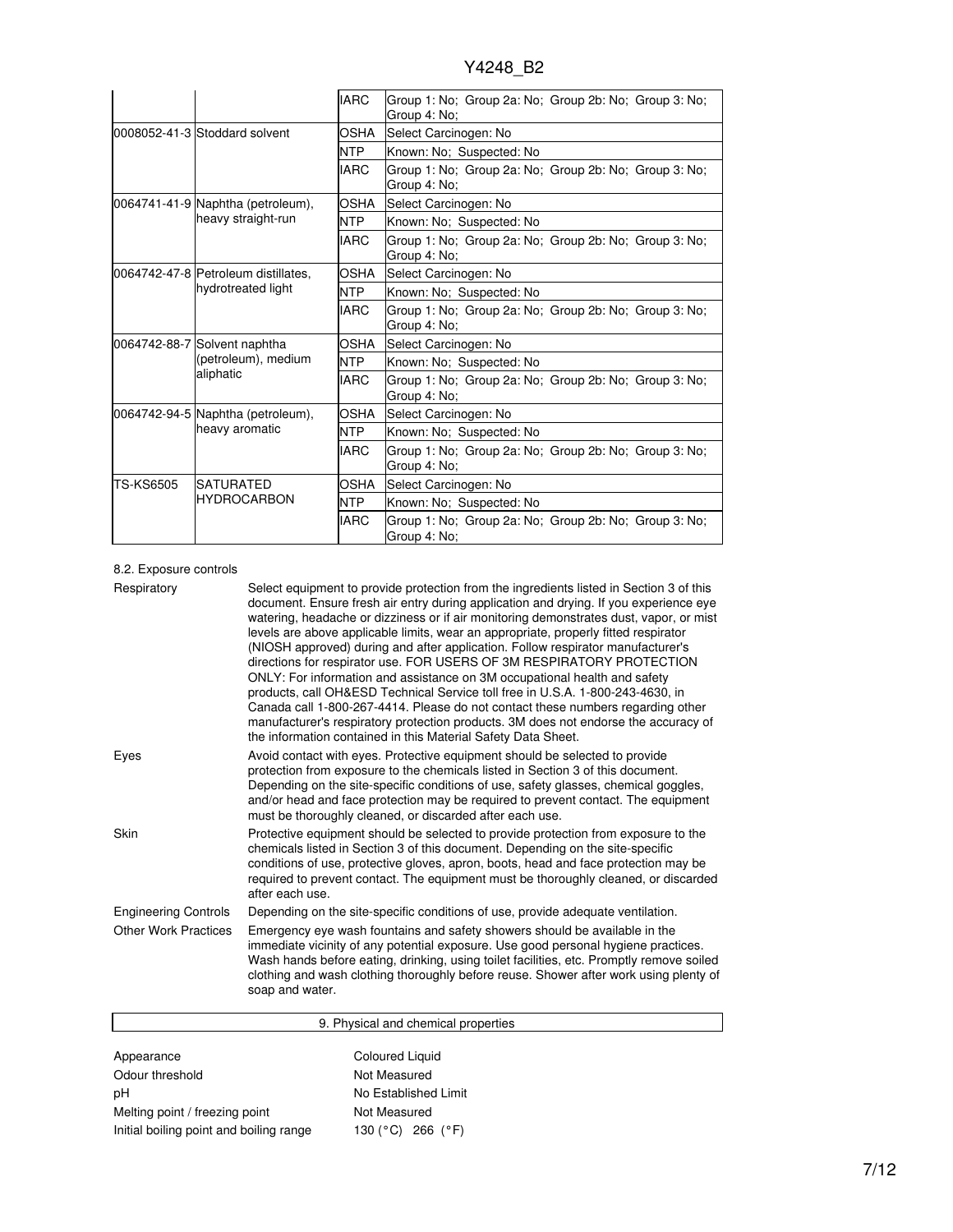| <b>Flash Point</b>                                 | 41 (°C) 105 (°F)                                                              |
|----------------------------------------------------|-------------------------------------------------------------------------------|
| Evaporation rate (Ether = 1)                       | Not Measured                                                                  |
| Flammability (solid, gas)                          | Not Applicable                                                                |
| Upper/lower flammability or explosive<br>limits    | Lower Explosive Limit: .5                                                     |
|                                                    | Upper Explosive Limit: No Established Limit                                   |
| vapor pressure (Pa)                                | Not Measured                                                                  |
| Vapor Density                                      | Heavier than air                                                              |
| <b>Specific Gravity</b>                            | 0.93                                                                          |
| Partition coefficient n-octanol/water (Log<br>Kow) | Not Measured                                                                  |
| Auto-ignition temperature                          | Not Measured                                                                  |
| Decomposition temperature                          | Not Measured                                                                  |
| Viscosity (cSt)                                    | No Established Limit Not Measured                                             |
| VOC $%$                                            | Refer to the Technical Data Sheet or label where information is<br>available. |

10. Stability and reactivity

10.1. Reactivity

No data available

10.2. Chemical stability

This product is stable and hazardous polymerization will not occur. Not sensitive to mechanical impact.

Excessive heat and fumes generation can occur if improperly handled.

10.3. Possibility of hazardous reactions

No data available

10.4. Conditions to avoid

No data available

10.5. Incompatible materials

Strong oxidizing agents.

10.6. Hazardous decomposition products

May produce hazardous fumes when heated to decomposition as in welding. Fumes may produce Carbon Dioxide and Carbon Monoxide.

11. Toxicological information

Acute toxicity

NOTICE: Reports have associated repeated and prolonged occupational overexposure to solvents with permanent brain and nervous system damage. Intentional misuse by deliberately concentrating and inhaling the contents may be harmful or fatal.

| Ingredient                                                        | Oral LD50,<br>mg/kg             | Skin LD50,<br>mg/kg                  | Inhalation<br>Vapor LD50,<br>mg/L/4hr | <b>Inhalation</b><br>Dust/Mist LD50,<br>mg/L/4hr |
|-------------------------------------------------------------------|---------------------------------|--------------------------------------|---------------------------------------|--------------------------------------------------|
| Solvent naphtha (petroleum), medium<br>aliphatic - (64742-88-7)   | 6,000.00, Rat -<br>Category: NA | 3,000.00,<br>Rabbit -<br>Category: 5 | No data<br>available                  | No data available                                |
| Naphtha (petroleum), heavy straight-run<br>- (64741-41-9)         | No data<br>available            | No data<br>available                 | No data<br>available                  | No data available                                |
| C.I. Pigment red 3 - (2425-85-6)                                  | No data<br>available            | No data<br>available                 | No data<br>available                  | No data available                                |
| Stoddard solvent - (8052-41-3)                                    | No data<br>available            | No data<br>available                 | No data<br>available                  | No data available                                |
| Petroleum distillates, hydrotreated light -<br>$(64742 - 47 - 8)$ | 5,000.00, Rat -<br>Category: 5  | 2.000.00.<br>Rabbit -<br>Category: 4 | No data<br>available                  | No data available                                |
| Naphtha (petroleum), heavy aromatic -<br>$(64742 - 94 - 5)$       | 5,000.00, Rat -<br>Category: 5  | 2,000.00,<br>Rabbit -<br>Category: 4 | No data<br>available                  | No data available                                |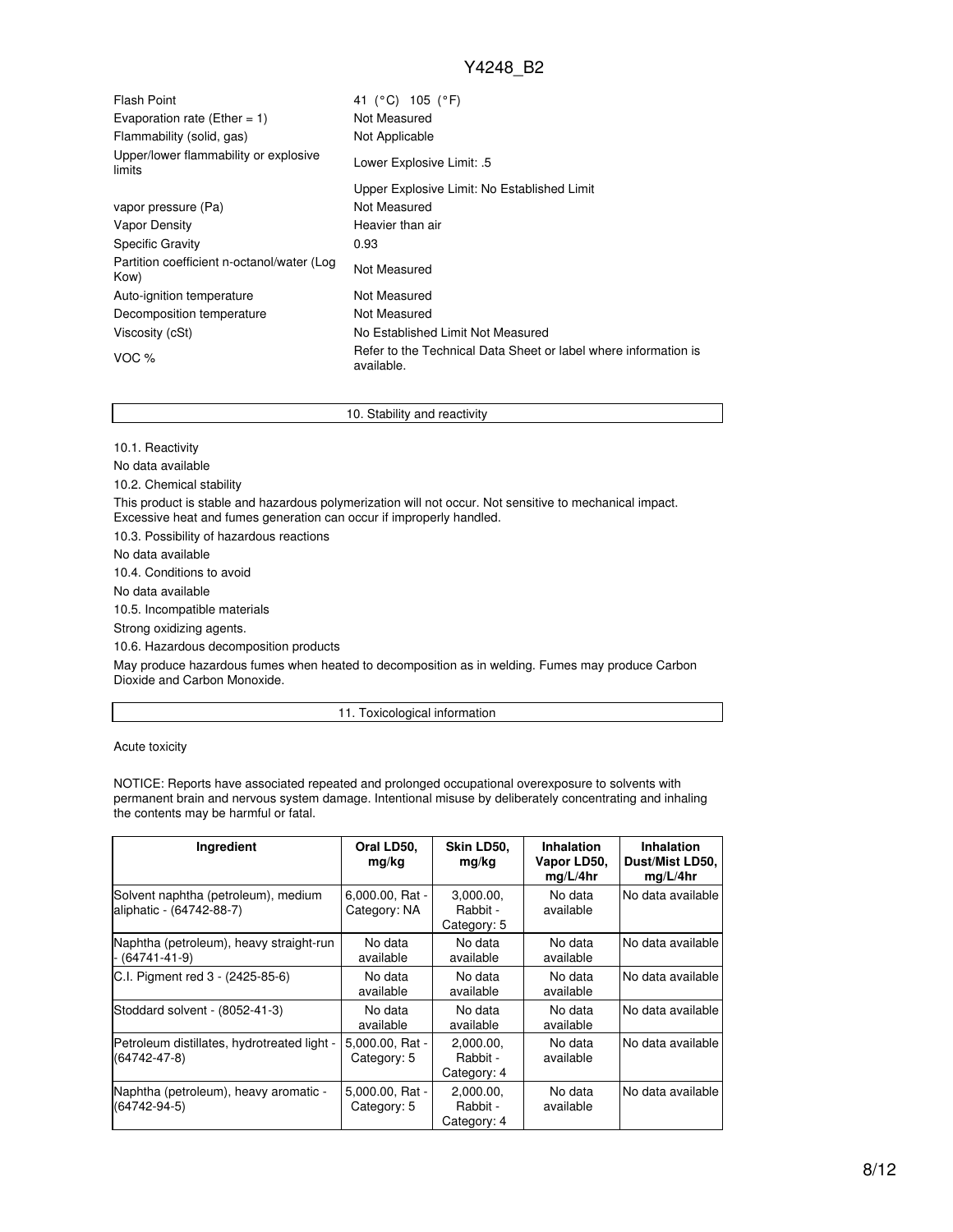| SATURATED HYDROCARBON -<br>(TS-KS6505)                   | No data<br>available            | No data<br>available                   | No data<br>available        | No data available  |
|----------------------------------------------------------|---------------------------------|----------------------------------------|-----------------------------|--------------------|
| Xylenes (o-, m-, p- isomers) -<br>$(1330 - 20 - 7)$      | 4,299.00, Rat -<br>Category: 5  | 1,548.00,<br>Rabbit -<br>Category: 4   | 20.00, Rat -<br>Category: 4 | No data available  |
| Kerosene - (8008-20-6)                                   | 2,835.00, Rat -<br>Category: 5  | 2,000.00,<br>Rabbit -<br>Category: 4   | No data<br>available        | No data available  |
| Naphthalene - (91-20-3)                                  | 490.00, Rat -<br>Category: 4    | 20,000.00,<br>Rabbit -<br>Category: NA | No data<br>available        | No data available  |
| Methyl ethyl ketoxime - (96-29-7)                        | 930.00, Rat -<br>Category: 4    | 2.000.00.<br>Rabbit -<br>Category: 4   | 20.00. Rat -<br>Category: 4 | No data available  |
| Diethylene glycol monomethyl ether -<br>$(111 - 77 - 3)$ | 7,000.00, Rat -<br>Category: NA | 20.400.00.<br>Rabbit -<br>Category: NA | No data<br>available        | INo data available |

| Item                                                                        | Category              | Hazard                       |
|-----------------------------------------------------------------------------|-----------------------|------------------------------|
| Acute Toxicity (mouth)                                                      | Not Classified        | Not Applicable               |
| Acute Toxicity (skin)                                                       | Not Classified        | Not Applicable               |
| Acute Toxicity (inhalation)                                                 | Not Classified        | Not Applicable               |
| Skin corrosion/irritation                                                   | 3                     | Causes mild skin irritation. |
| Eye damage/irritation                                                       | Not Classified        | Not Applicable               |
| Sensitization (respiratory)                                                 | Not Classified        | Not Applicable               |
| Sensitization (skin)                                                        | Not Classified        | Not Applicable               |
| Germ toxicity                                                               | Not Classified        | Not Applicable               |
| Carcinogenicity                                                             | Not Classified        | Not Applicable               |
| Reproductive Toxicity                                                       | <b>Not Classified</b> | <b>Not Applicable</b>        |
| Specific target organ systemic toxicity Not Classified<br>(single exposure) |                       | Not Applicable               |
| Specific target organ systemic<br>Toxicity (repeated exposure)              | <b>Not Classified</b> | Not Applicable               |
| <b>Aspiration hazard</b>                                                    | <b>Not Classified</b> | Not Applicable               |

12. Ecological information

## 12.1. Toxicity

No additional information provided for this product. See Section 3 for chemical specific data.

## Aquatic Ecotoxicity

| Ingredient                                                           | 96 hr LC50 fish,<br>mg/l       | 48 hr EC50 crustacea,<br>mg/l          | ErC50 algae,<br>mg/l                           |
|----------------------------------------------------------------------|--------------------------------|----------------------------------------|------------------------------------------------|
| Solvent naphtha<br>(petroleum), medium<br>aliphatic - (64742-88-7)   | 800.00, Pimephales<br>promelas | 100.00, Daphnia magna                  | 450.00 (96 hr), Selenastrum<br>capricornutum   |
| Naphtha (petroleum),<br>heavy straight-run -<br>$(64741 - 41 - 9)$   | Not Available                  | Not Available                          | 4,700.00 (72 hr), Selenastrum<br>capricornutum |
| C.I. Pigment red 3 -<br>$(2425 - 85 - 6)$                            | Not Available                  | Not Available                          | Not Available                                  |
| Stoddard solvent -<br>$(8052 - 41 - 3)$                              | Not Available                  | Not Available                          | Not Available                                  |
| Petroleum distillates,<br>hydrotreated light -<br>$(64742 - 47 - 8)$ | 2.20, Lepomis<br>macrochirus   | 4,720.00, Dendronereides<br>heteropoda | Not Available                                  |
| Naphtha (petroleum),<br>heavy aromatic -<br>$(64742 - 94 - 5)$       | 45.00, Pimephales<br>promelas  | 12.00, Daphnia magna                   | 2.50 (72 hr), Skeletonema<br>costatum          |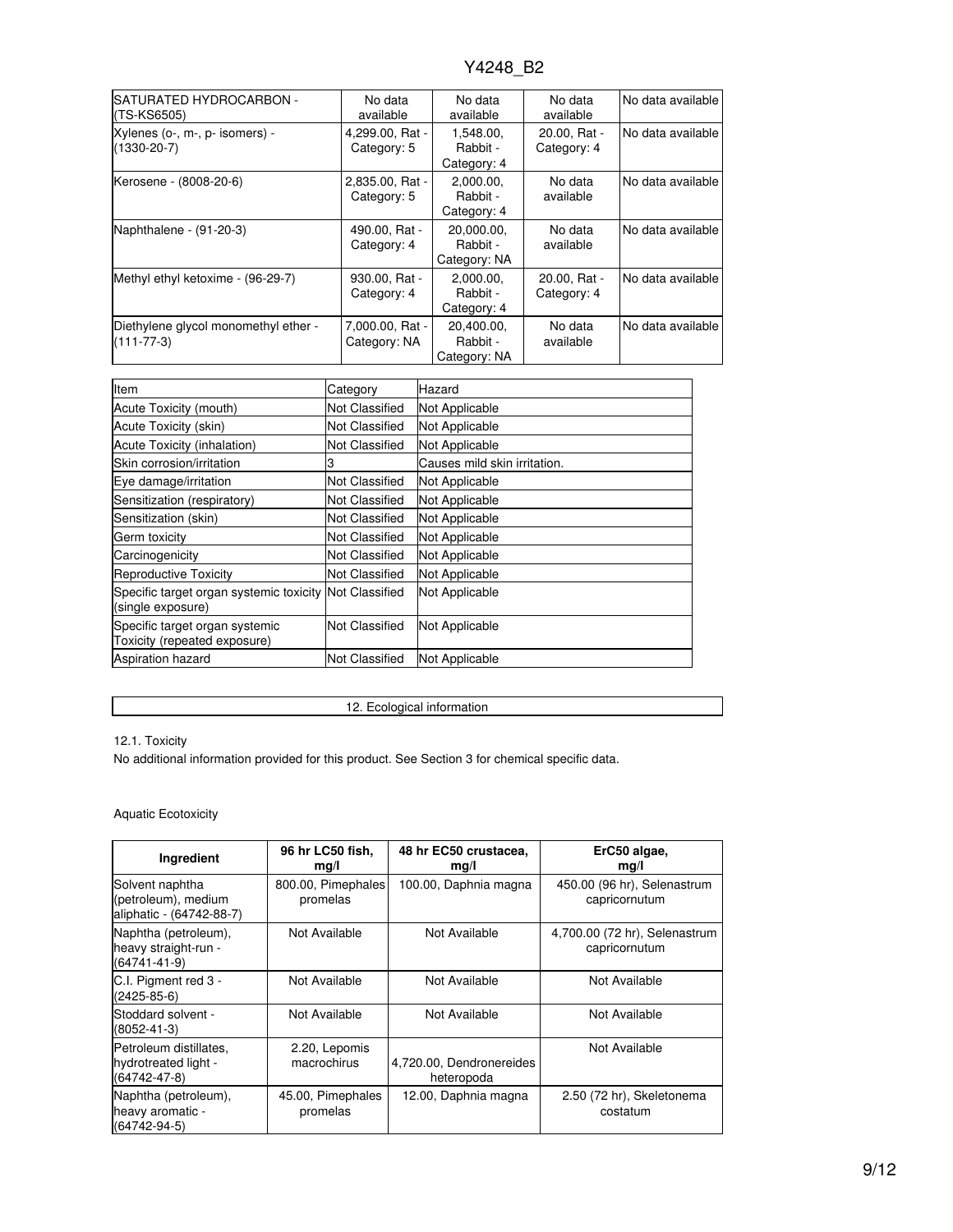| <b>SATURATED</b><br><b>HYDROCARBON -</b><br>(TS-KS6505)     | Not Available                    | Not Available               | $0.00$ (hr),                                 |
|-------------------------------------------------------------|----------------------------------|-----------------------------|----------------------------------------------|
| Xylenes (o-, m-, p-<br>isomers) - (1330-20-7)               | 3.30, Oncorhynchus<br>mykiss     | 8.50, Palaemonetes<br>pugio | 100.00 (72 hr), Chlorococcales               |
| Kerosene - (8008-20-6)                                      | Not Available                    | Not Available               | Not Available                                |
| Naphthalene - (91-20-3)                                     | 0.99, Oncorhynchus<br>gorbuscha  | 1.60, Daphnia magna         | 68.21 (96 hr), Scenedesmus<br>subspicatus    |
| Methyl ethyl ketoxime -<br>$(96-29-7)$                      | 320.00, Leuciscus<br>idus        | 500.00, Daphnia magna       | 83.00 (72 hr), Scenedesmus<br>subspicatus    |
| Diethylene glycol<br>monomethyl ether -<br>$(111 - 77 - 3)$ | 7,500.00, Lepomis<br>macrochirus | 500.00, Daphnia magna       | 500.00 (72 hr), Selenastrum<br>capricornutum |

12.2. Persistence and degradability No data available 12.3. Bioaccumulative potential Not Measured 12.4. Mobility in soil No data available 12.5. Results of PBT and vPvB assessment This product contains no PBT/vPvB chemicals. 12.6. Other adverse effects No data available

#### 13. Disposal considerations

13.1. Waste treatment methods

Do not allow spills to enter drains or watercourses.

Dispose of in accordance with local, state and federal regulations. (Also reference RCRA information in Section 15 if listed).

### 14. Transport information

| 14.1. UN number                  | UN 1263                                                                                  |
|----------------------------------|------------------------------------------------------------------------------------------|
| 14.2. UN proper shipping name    | PAINT - Marine pollutant (reaction product:<br>bisphenolA-(epichlorhydrin); epoxy resin) |
| 14.3. Transport hazard class(es) |                                                                                          |

| DOT (Domestic Surface Transportation) |                                        |                                     | IMO / IMDG (Ocean Transportation)                                                              |
|---------------------------------------|----------------------------------------|-------------------------------------|------------------------------------------------------------------------------------------------|
| DOT Proper<br>Shipping Name           | <b>CONSUMER</b><br>COMMODITY.<br>ORM-D | <b>IMDG Proper</b><br>Shipping Name | PAINT - Marine pollutant<br>(reaction product:<br>bisphenolA-(epichlorhydrin);<br>epoxy resin) |
| DOT Hazard Class                      | Not Regulated                          | Sub Class                           | IMDG Hazard Class Flammable Liquid, 3<br>Not applicable                                        |
| UN / NA Number                        | UN 1263                                |                                     |                                                                                                |
| DOT Packing Group Not Regulated       |                                        | <b>IMDG Packing</b><br>Group        | Ш                                                                                              |
| CERCLA/DOT RQ                         | 696 gal. / 5395 lbs.                   | System Reference<br>Code            | 181                                                                                            |

14.4. Packing group III

14.5. Environmental hazards

IMDG Marine Pollutant: No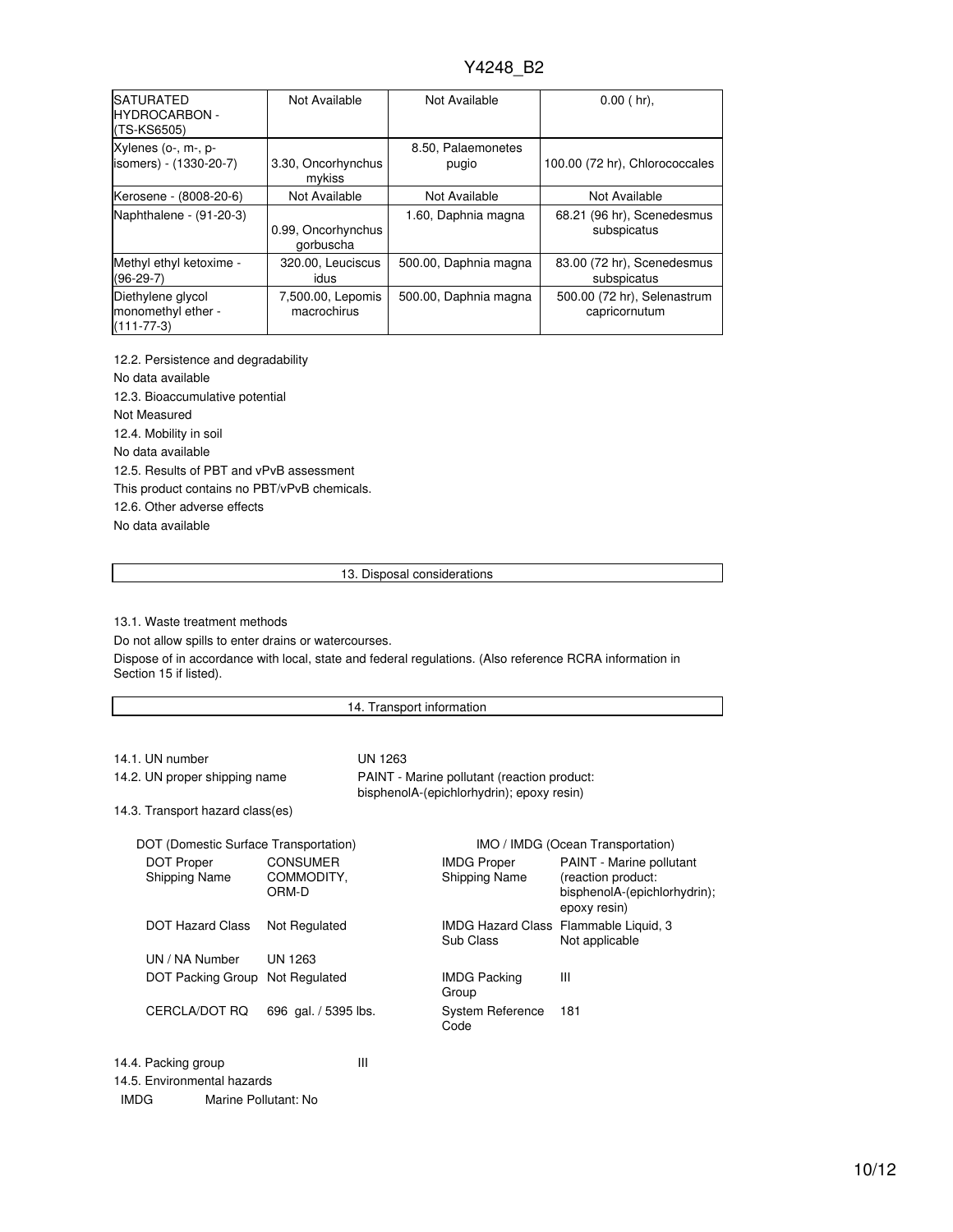14.6. Special precautions for user

Not Applicable

14.7. Transport in bulk according to Annex II of MARPOL73/78 and the IBC Code

Not Applicable

|                                                                       | 15. Regulatory information                                                                                                                                                                                                                                                        |
|-----------------------------------------------------------------------|-----------------------------------------------------------------------------------------------------------------------------------------------------------------------------------------------------------------------------------------------------------------------------------|
| <b>Regulatory Overview</b>                                            | The regulatory data in Section 15 is not intended to be all-inclusive, only selected<br>regulations are represented. All ingredients of this product are listed on the TSCA<br>(Toxic Substance Control Act) Inventory or are not required to be listed on the TSCA<br>Inventory. |
| <b>WHMIS Classification</b>                                           | B3                                                                                                                                                                                                                                                                                |
| DOT Marine Pollutants (10%):<br>(No Product Ingredients Listed)       |                                                                                                                                                                                                                                                                                   |
| DOT Severe Marine Pollutants (1%):<br>(No Product Ingredients Listed) |                                                                                                                                                                                                                                                                                   |
|                                                                       | EPCRA 311/312 Chemicals and RQs (>.1%):                                                                                                                                                                                                                                           |
| Benzene, ethyl-                                                       | (1000 lb final RQ; 454 kg final RQ)                                                                                                                                                                                                                                               |
| Naphthalene                                                           | $(100$ lb final RQ; 45.4 kg final RQ)                                                                                                                                                                                                                                             |
|                                                                       | Xylenes (o-, m-, p- isomers) (100 lb final RQ; 45.4 kg final RQ)                                                                                                                                                                                                                  |
| EPCRA 302 Extremely Hazardous (>.1%) :                                |                                                                                                                                                                                                                                                                                   |
| (No Product Ingredients Listed)                                       |                                                                                                                                                                                                                                                                                   |
| EPCRA 313 Toxic Chemicals (>.1%) :                                    |                                                                                                                                                                                                                                                                                   |
| 1,2,4-Trimethyl benzene                                               |                                                                                                                                                                                                                                                                                   |
| Benzene, ethyl-                                                       |                                                                                                                                                                                                                                                                                   |
| Naphthalene                                                           |                                                                                                                                                                                                                                                                                   |
| Xylenes (o-, m-, p- isomers)                                          |                                                                                                                                                                                                                                                                                   |
| Mass RTK Substances (>1%):                                            |                                                                                                                                                                                                                                                                                   |
| Kerosene                                                              |                                                                                                                                                                                                                                                                                   |
| Stoddard solvent                                                      |                                                                                                                                                                                                                                                                                   |
| Xylenes (o-, m-, p- isomers)                                          |                                                                                                                                                                                                                                                                                   |
| Penn RTK Substances (>1%) :                                           |                                                                                                                                                                                                                                                                                   |
| Kerosene                                                              |                                                                                                                                                                                                                                                                                   |
| Stoddard solvent                                                      |                                                                                                                                                                                                                                                                                   |
| Xylenes (o-, m-, p- isomers)                                          |                                                                                                                                                                                                                                                                                   |
| (No Product Ingredients Listed)                                       | Penn Special Hazardous Substances (>.01%) :                                                                                                                                                                                                                                       |
| <b>RCRA Status:</b>                                                   |                                                                                                                                                                                                                                                                                   |
| (No Product Ingredients Listed)                                       |                                                                                                                                                                                                                                                                                   |
| N.J. RTK Substances (>1%):                                            |                                                                                                                                                                                                                                                                                   |
| Kerosene                                                              |                                                                                                                                                                                                                                                                                   |
|                                                                       | Solvent naphtha (petroleum), medium aliphatic                                                                                                                                                                                                                                     |
| Stoddard solvent                                                      |                                                                                                                                                                                                                                                                                   |
| Xylenes (o-, m-, p- isomers)                                          |                                                                                                                                                                                                                                                                                   |
|                                                                       | N.J. Special Hazardous Substances (>.01%) :                                                                                                                                                                                                                                       |
| Benzene, ethyl-                                                       |                                                                                                                                                                                                                                                                                   |
| Naphthalene                                                           |                                                                                                                                                                                                                                                                                   |
|                                                                       | Propylene glycol monomethyl ether                                                                                                                                                                                                                                                 |
|                                                                       | Solvent naphtha (petroleum), medium aliphatic                                                                                                                                                                                                                                     |
| Xylenes (o-, m-, p- isomers)                                          |                                                                                                                                                                                                                                                                                   |
| N.J. Env. Hazardous Substances (>.1%) :                               |                                                                                                                                                                                                                                                                                   |
| 1,2,4-Trimethyl benzene                                               |                                                                                                                                                                                                                                                                                   |
| Benzene, ethyl-                                                       |                                                                                                                                                                                                                                                                                   |
| Kerosene                                                              |                                                                                                                                                                                                                                                                                   |
| Naphthalene                                                           |                                                                                                                                                                                                                                                                                   |
| Xylenes (o-, m-, p- isomers)                                          |                                                                                                                                                                                                                                                                                   |
| Proposition 65 - Carcinogens (>0%):                                   |                                                                                                                                                                                                                                                                                   |
| Benzene, ethyl-                                                       |                                                                                                                                                                                                                                                                                   |